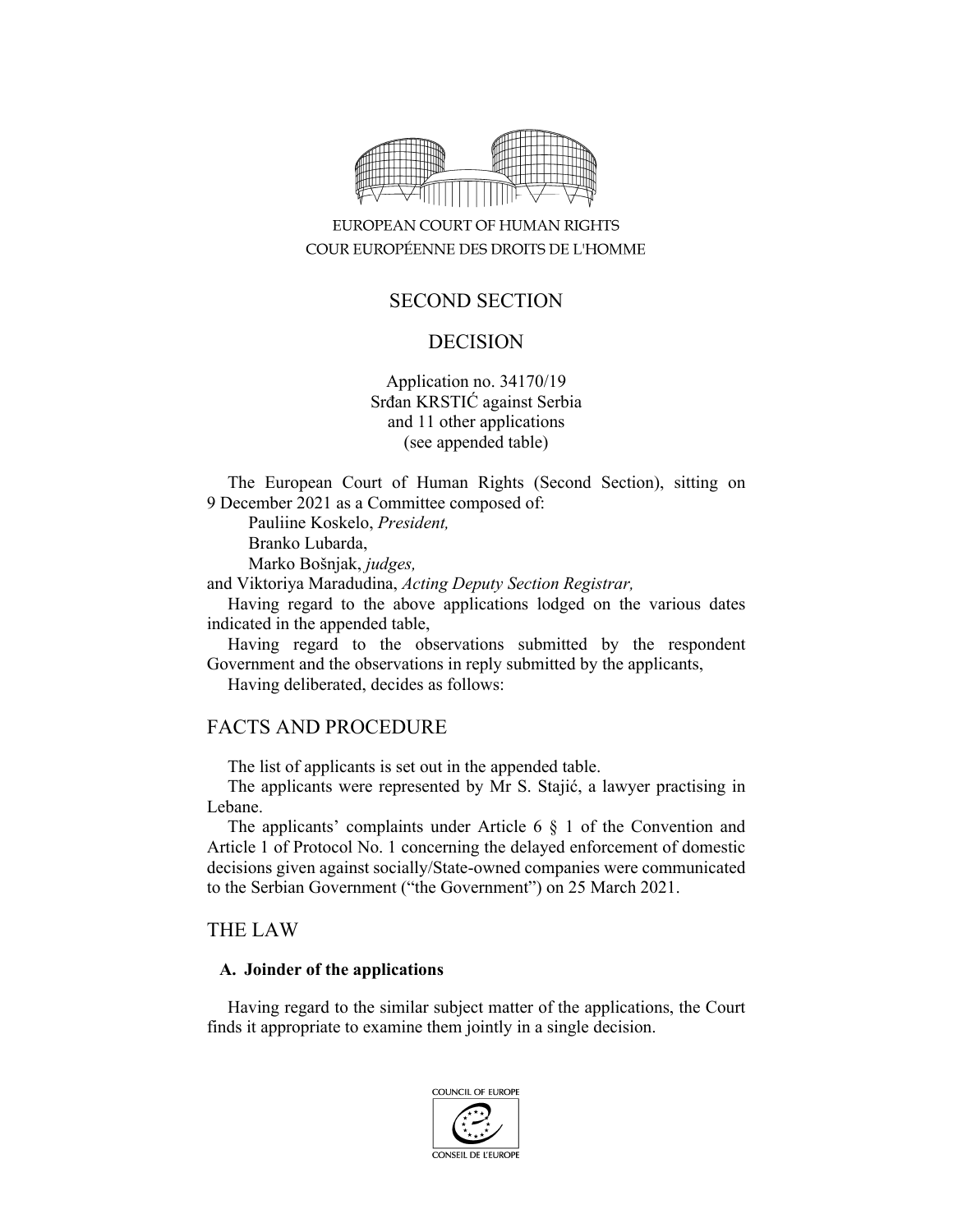#### **B. Complaints under Article 6 § 1 of the Convention and Article 1 of Protocol No. 1 (delayed enforcement of domestic decisions given against socially/State-owned companies)**

The Government submitted that the applicants had failed to inform the Court that the competent court had acknowledged the alleged breach and that the applicants had sought compensation for non-pecuniary damage suffered as a consequence of it (see the appended table). Moreover, all the applicants had been awarded compensation in that connection. They therefore suggested that the Court reject the applications as an abuse of the right of individual application in accordance with Article 35  $\S$  3 (a) and 4 of the Convention.

The applicants did not dispute that fact but considered it irrelevant.

The Court reiterates that an application may be rejected as an abuse of the right of individual application within the meaning of Article 35 § 3 (a) of the Convention if, among other reasons, it was knowingly based on false information or if significant information and documents were deliberately omitted, either where they were known from the outset or where new significant developments occurred during the proceedings. Incomplete and therefore misleading information may amount to an abuse of the right of application, especially if the information in question concerns the very core of the case and no sufficient explanation is given for the failure to disclose that information (see *Gross v. Switzerland* [GC], no. 67810/10, § 28, ECHR 2014; *S.A.S. v. France* [GC], no. 43835/11, § 67, ECHR 2014; and *Denić and Stamenković v. Serbia* (dec.) [Committee], nos. 58944/18 and 58948/18, 5 November 2020).

Turning to the present case, the Court observes that the domestic courts acknowledged the alleged breach and afforded redress for it. The applicants did not inform the Court about that development before notice of the applications was given to the Government and no convincing explanation for this omission was provided.

Having regard to the fact that the information withheld concerned the very core of the applications, the Court finds that such conduct was contrary to the purpose of the right of individual application. Lawyers must understand that, having due regard to the Court's duty to examine allegations of human rights violations, they must show a high level of professional prudence and meaningful cooperation with the Court by sparing it the introduction of unmeritorious complaints and, both before proceedings have been instituted and thereafter, they must inquire diligently into all the details of the case, meticulously abide by all the relevant rules of procedure and must urge their clients to do the same. Otherwise, the wilful or negligent misuse of the Court's resources may undermine the credibility of lawyers' work in the eyes of the Court and even, if it occurs systematically, may result in particular individual lawyers being banned from representing applicants under Rule 36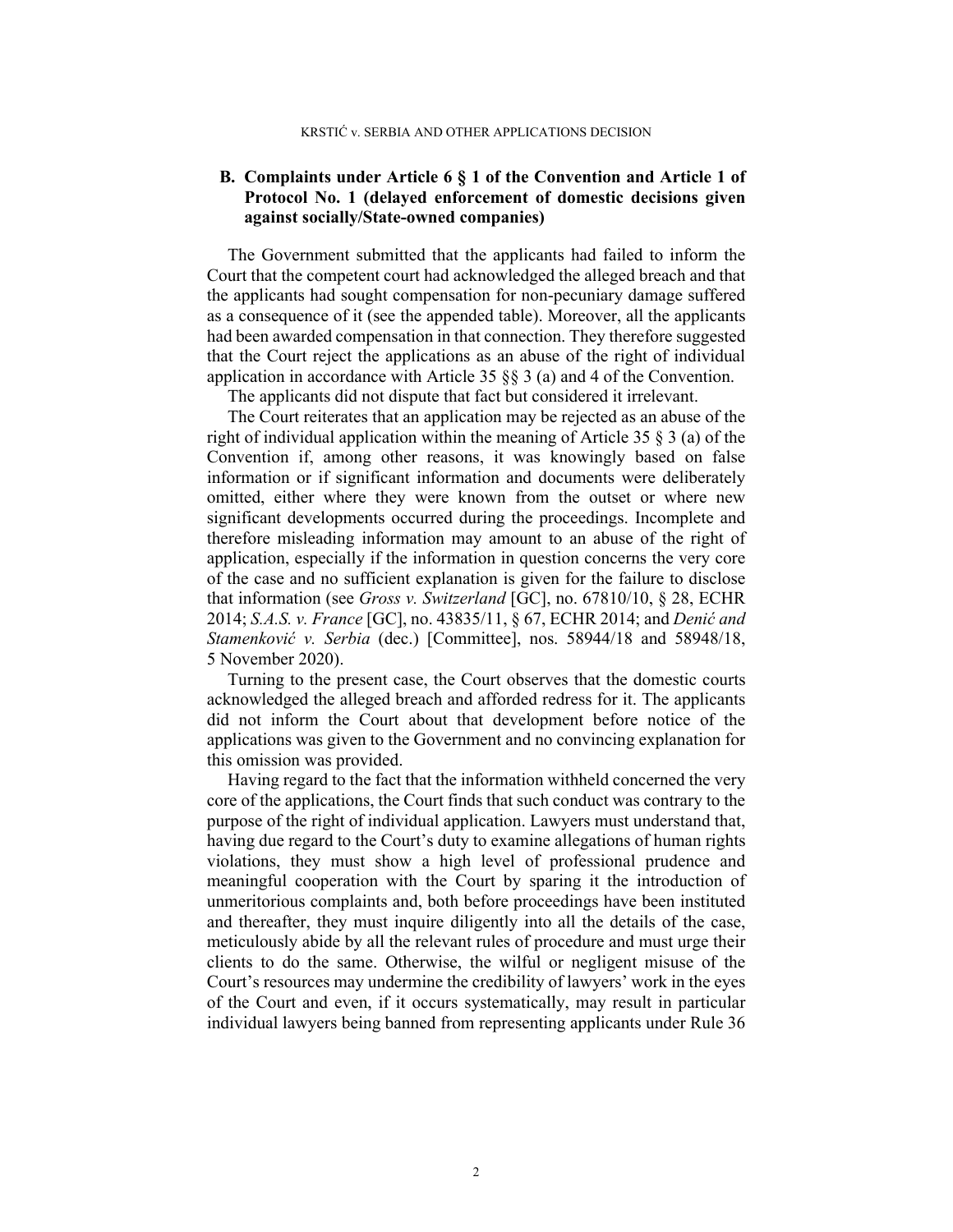§ 4 (b) of the Rules of Court (see *Stevančević v. Bosnia and Herzegovina* (dec.), no. 67618/09, § 29, 10 January 2017).

In view of the above, the Court finds that the applications constitute an abuse of the right of individual application and must be rejected in accordance with Article 35 §§ 3 (a) and 4 of the Convention.

For these reasons, the Court, unanimously,

*Decides* to join the applications;

*Declares* the applications inadmissible.

Done in English and notified in writing on 13 January 2022.

 Viktoriya Maradudina Pauliine Koskelo Acting Deputy Registrar President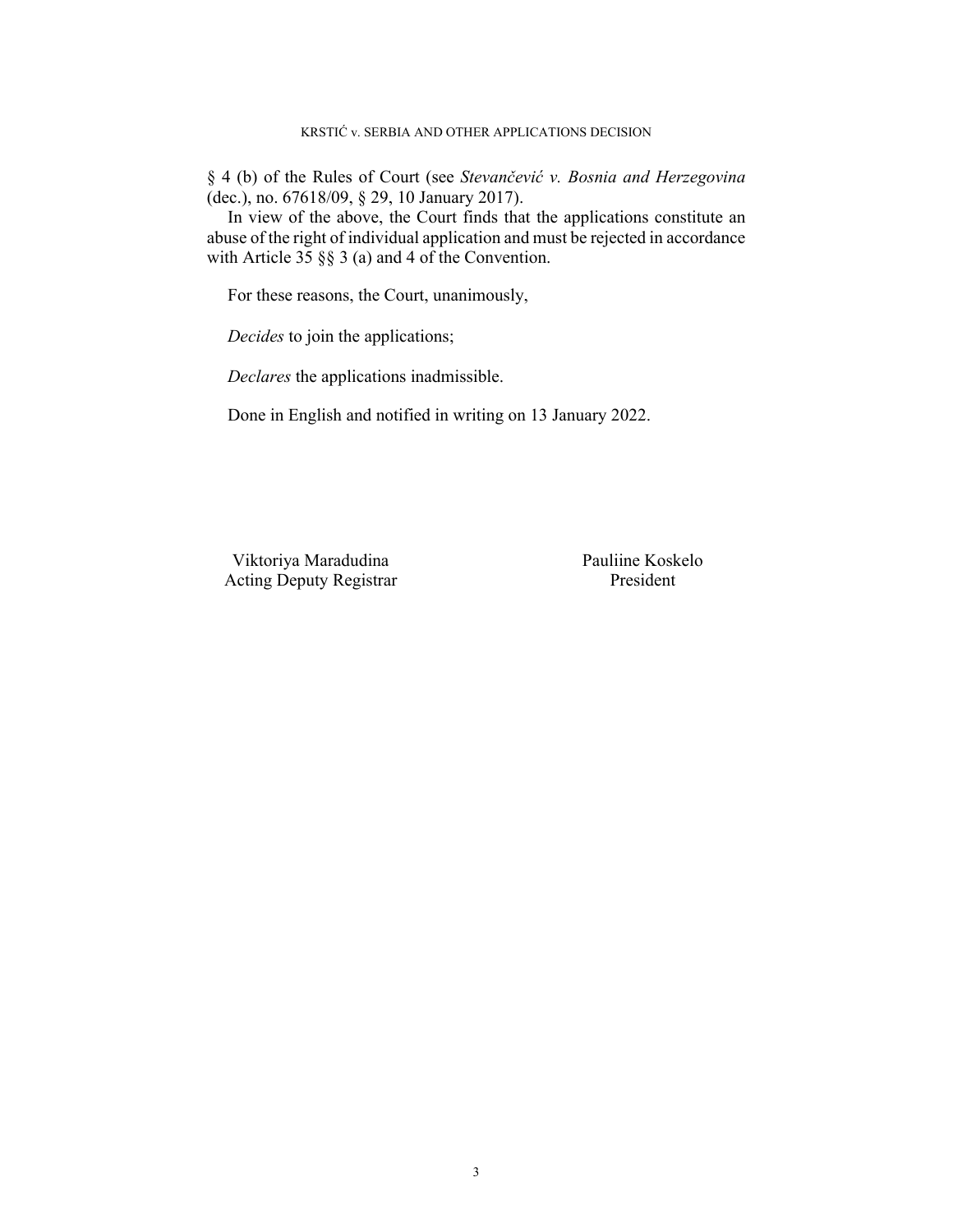#### KRSTIĆ v. SERBIA AND OTHER APPLICATIONS DECISION

# APPENDIX

### List of applications raising complaints under Article 6 § 1 of the Convention and Article 1 of Protocol No. 1 (delayed enforcement of domestic decisions given against socially/State-owned companies)

| No. | Application no.<br>Date of introduction | Applicant<br>Year of birth  | <b>Relevant domestic decision</b>                                              | <b>Enforcement order</b> | Final domestic decision concerning the claim that the proceedings<br>had been of excessive length |
|-----|-----------------------------------------|-----------------------------|--------------------------------------------------------------------------------|--------------------------|---------------------------------------------------------------------------------------------------|
| 1.  | 34170/19<br>17/06/2019                  | Srđan KRSTIĆ<br>1976        | Municipal Court in Lebane, 24/06/2004<br>Municipal Court in Lebane, 21/04/2005 | 11/11/2011<br>11/11/2011 | Commercial Court in Leskovac<br>07/02/2019                                                        |
|     |                                         |                             |                                                                                |                          |                                                                                                   |
| 2.  | 37995/19<br>08/07/2019                  | Goran PUJIĆ<br>1962         | Municipal Court in Lebane, 22/02/2006                                          | 02/07/2009               | Commercial Court in Leskovac<br>02/11/2018                                                        |
| 3.  | 57176/19<br>23/10/2019                  | Suzana SAVIĆ<br>1973        | Municipal Court in Lebane, 21/04/2005                                          | 11/09/2007               | Commercial Court in Leskovac<br>29/05/2019                                                        |
| 4.  | 57178/19<br>23/10/2019                  | Bojan DINIĆ<br>1967         | Municipal Court in Lebane, 21/04/2005                                          | 11/09/2007               | Commercial Court in Leskovac<br>12/04/2019                                                        |
| 5.  | 17035/20<br>17/03/2020                  | Bojan DODIĆ<br>1974         | Municipal Court in Lebane, 24/06/2004                                          | 11/09/2007               | Commercial Court in Leskovac<br>27/12/2018                                                        |
|     |                                         |                             | Municipal Court in Lebane, 21/04/2005                                          | 11/09/2007               |                                                                                                   |
| 6.  | 17038/20<br>23/03/2020                  | Sveta KRSTIĆ<br>1965        | Municipal Court in Lebane, 21/04/2005                                          | 11/09/2007               | Commercial Court in Leskovac<br>11/02/2019                                                        |
| 7.  | 17314/20<br>17/03/2020                  | Dragoljub MILJKOVIĆ<br>1963 | Municipal Court in Lebane, 21/04/2005                                          | 11/09/2007               | Commercial Court in Leskovac<br>07/05/2018                                                        |